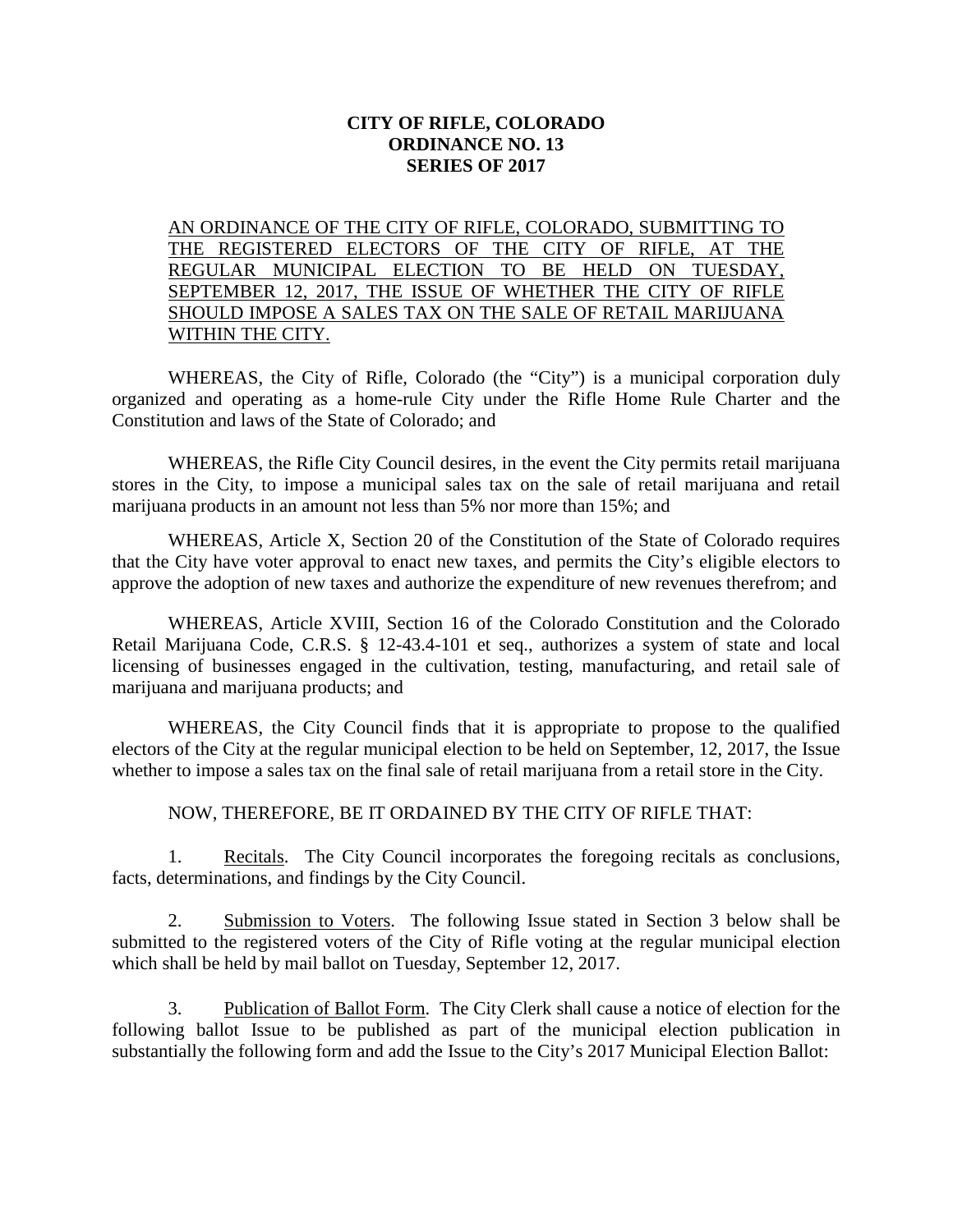City of Rifle, Colorado Ordinance No. 13, Series of 2017 Page 2 of 3

**SHALL CITY OF RIFLE TAXES BE INCREASED BY \$400,000.00 ANNUALLY IN THE FIRST FULL FISCAL YEAR AND BY SUCH AMOUNTS AS ARE RAISED ANNUALLY THEREAFTER, BY IMPOSING AN ADDITIONAL SALES TAX OF 5% TO 15% ON THE SALE OF RETAIL MARIJUANA AND RETAIL MARIJUANA PRODUCTS AND WITH THE RESULTING TAX REVENUES TO BE COLLECTED BY THE CITY AS A VOTER APPROVED REVENUE CHANGE, NOTWITHSTANDING ANY APPLICABLE REVENUE OR EXPENDITURE LIMITATION IMPOSED BY ARTICLE X, SECTION 20 OF THE COLORADO CONSTITUTION?**

**YES** NO

4. TABOR Notice. At least thirty (30) days prior to the election, the City Clerk shall mail at the least cost, a titled notice or set of notices addressed to "All Registered Voters" at each address of one or more active registered voters concerning the ballot Issue referenced in this Ordinance No. 13, Series of 2017. The notice shall be entitled **"NOTICE OF ELECTION TO INCREASE TAX BY THE IMPOSITION OF A SALES TAX OF 5% TO 15% ON THE FINAL SALE OF RETAIL MARIJUANA AND RETAIL MARIJUANA PRODUCTS FROM A RETAIL MARIJAUANA STORE."** The notice shall also include all information required by Article X, Section 20 (3)(b) ("The Taxpayer's Bill of Rights").

5. Challenges to Ballot Title and Content. For the purposes of C.R.S. §1-11-203.5, this Ordinance shall serve to set the title and content of the ballot issue set forth herein and the ballot title for such ballot issue shall be the text of the ballot issue itself. Any petition to contest the form or content of the ballot title must be filed with the District Court in and for Garfield County and a copy served on the City Clerk within five days after the date of publication of this Ordinance.

6. Conduct of Election. The officers and employees of the City are hereby authorized and directed to take all actions necessary or appropriate to effectuate the provisions of this Ordinance.

7. Effect of Election Results. If a majority of the votes cast on the ballot issue submitted at the election shall be in favor of the ballot issue, the City Council shall take such action, by ordinance, to amend the Rifle Municipal Code as may be necessary.

8. Severability. If any clause or provision of this ordinance is held to be invalid or unenforceable, the invalidity or unenforceability of the clause or provisions will not affect the validity of any of the remaining clauses or provisions of this ordinance, which, upon the date that it is to take effect, will become, and remain thereafter, in full force and effect.

9. Invalidity. If this ordinance does not for any reason become effective, or is declared invalid by a court, the provisions of this ordinance will have no force or effect, and all